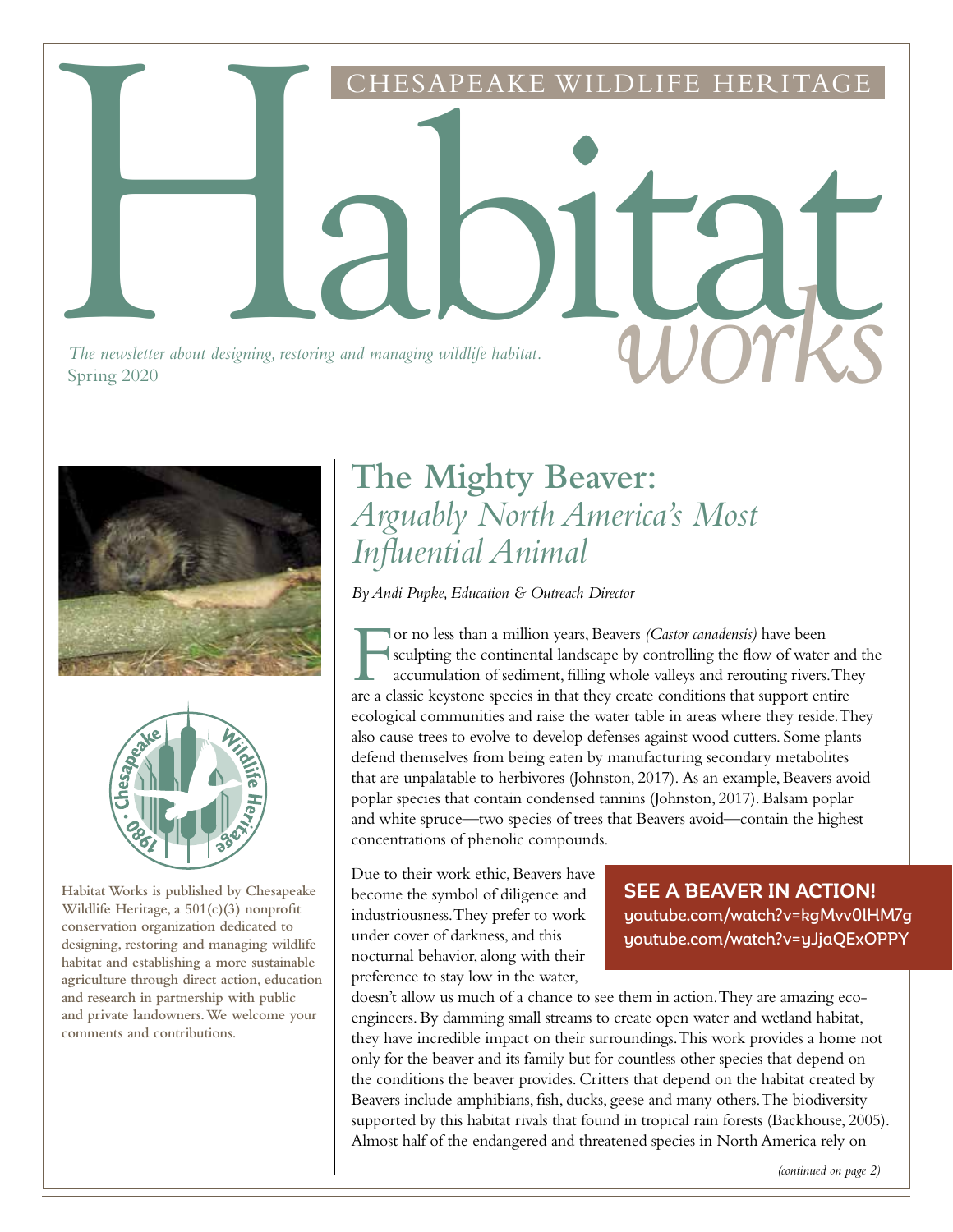

#### **CHESAPEAKE WILDLIFE HERITAGE BOARD OF DIRECTORS**

Ralph Partlow, *President and Treasurer* Larry Albright, *Chairman* Cleo Braver, *Vice President* Laura Hoffman, *Secretary* Stanley P. Watkins, Jr., M.D.

**Advisory Members** John Murray, Esq Dennis Whigham, PhD

#### **STAFF**

Ned Gerber, *Director* Michael Robin Haggie Andi Pupke Sandy Parker Mary Henley Phil Boyd Danny Sterling Paul McMullen Buck Schuyler Dean Knowles

Chesapeake Wildlife Heritage 1201 Parson Island Road Chester, MD 21619

410.822.5100 info@cheswildlife.org cheswildlife.org

*(continued from page 1)*



**Beavers at CWH's Barnstable Hill Farm cut trees into manageable lengths.**

wetlands. The removal of Beavers from their natural setting results in decreased habitat quality and an area that can be used by fewer wildlife species.

Beavers build dams to create open water. This allows them to move trees by floating them and to store vegetation under the water for use during winter. They cut down a tree by chewing around the base until it falls and then cut it into manageable lengths so it can be moved through the water to their dam or lodge.

Lodge construction starts under water by building a mound with differentsized branches and logs. They fill in the gaps with mud and debris until the mound rises above the surface. Once it is big enough, the beavers gnaw their way up through the mound from under water, creating an entrance tunnel and living quarters above the water line. Finally, they use their front paws to plaster the exposed exterior

with mud, which will harden while leaving a few small holes for ventilation. Keeping the entrance of their lodge under water helps protect them from predators.

Once Beavers have created open water with their dam, they excavate the mud to create canals so they can reach more trees. This extends their opportunity to get around by swimming. Beavers are ungainly on land, but once they hit the water, they can move with great speed. They can walk on their hind legs, balancing with their tail as they carry mud and vegetation in their front feet to patch their dam or lodge.

Beavers are excellent water managers. They can completely transform their environment, turning a willow and birch woodland with a trickling stream into a rich mosaic of pools, dams, canals and bogs. This environment can hold a great deal of water that would otherwise run downstream and cause *Printed on recycled paper.* Printed on recycled paper.<br> **Flooding in times of heavy rainfall.**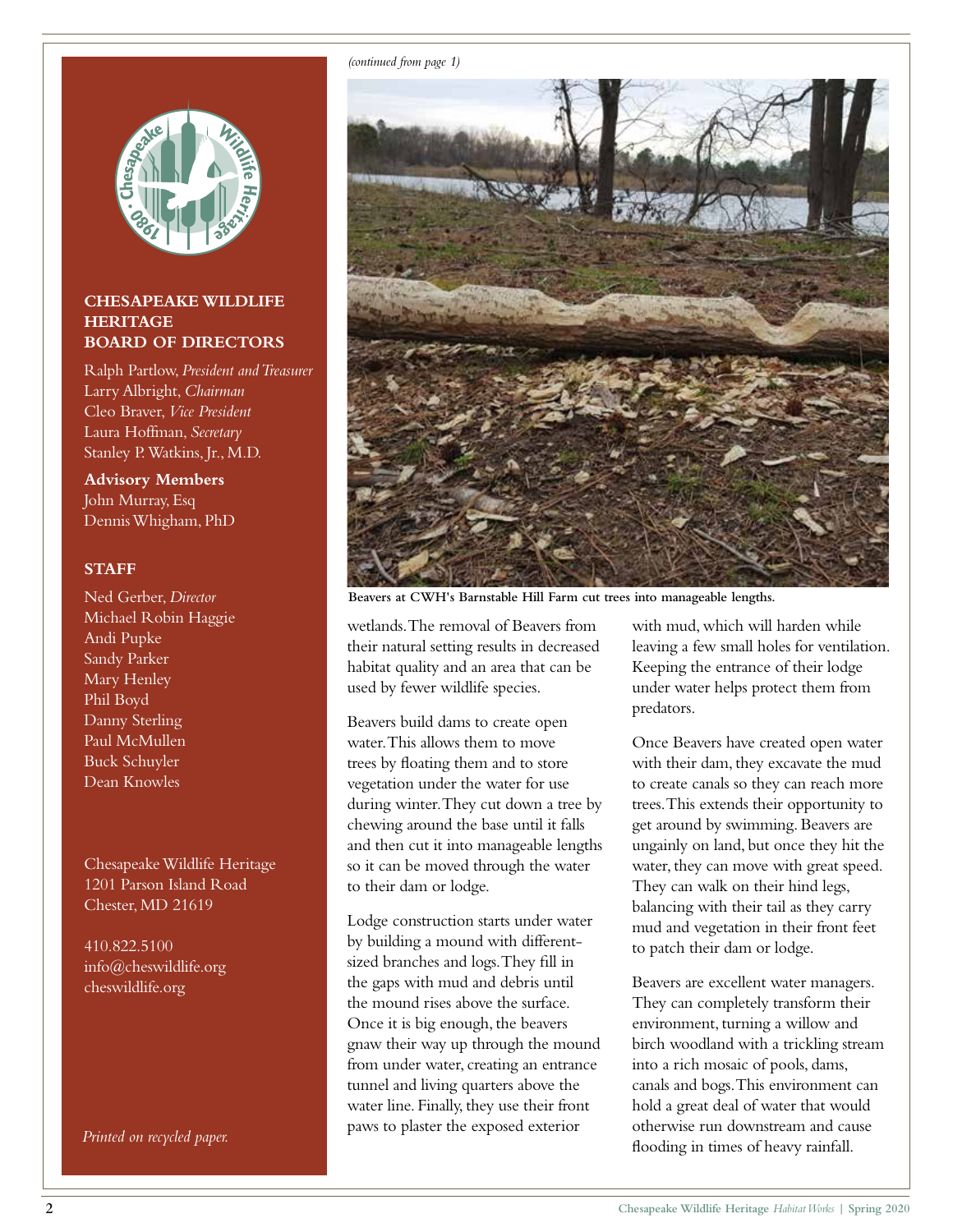

**Beaver dam at CWH's Barnstable Hill Farm**

Beavers do not hibernate. At the first sign of frost, they begin to hoard food—which comprises logs, branches and other vegetation—under water. They will be able to swim to this stash under the ice from their lodge, thus preventing their exposure to predators.

Throughout the years, some people have not appreciated the Beaver's charms and have referred to it as a large rat. Beavers belong to their own order, Castoride, making them only distant cousins of rats in the Rodentia order. Other terms that have been hurled at them include "dentally defective" and "toothy tyrant," due to their oversized front teeth and their penchant for felling trees.

They can wreak havoc on a tree plantation and cause flooding to roads, but this can be managed by using tree protectors and installing beaver deceivers, which will allow water to flow without attracting the attention of the industrious Beaver.

Native Americans had an intimate relationship with the Beaver. Not only did they use it for fur and meat, they grew crops in the fertile soils left behind by abandoned Beaver areas.

They fished in ponds and lakes created by the Beaver and based a great deal of folklore on the animal. One such story from tribes in the Northeast claimed that a giant beaver had dammed the St. Lawrence River to create the Great Lakes. The Beaver's importance to a particular tribe's diet and material culture depended on its availability. Archaeological evidence of this relationship includes the knife-scarred bones of Beaver butchered 3,700 years ago and fragments of Beaver pelts in a 2,000-year-old burial mound.

Trapping Beaver for their pelts up to the 19th century left the population so low it was feared it would not recover.

Today, the population is widespread and common in many parts of its range. Oregon is known as the Beaver State due to long history of fur trade.

Beaver ponds prevent erosion by slowing the water, allowing sediment to settle out and build up fertile soils once the beavers move on. They reliably and economically maintain wetlands, alleviate droughts, raise the water table, provide habitat and purify the water.

#### What's not to love about Beavers and the environment they create? •

#### References

*Once They Were Hats: In Search of the Mighty Beaver*, Frances Backhouse, 2005. *Beavers: Boreal Ecosystems Engineers*, Carol A. Johnston, 2017.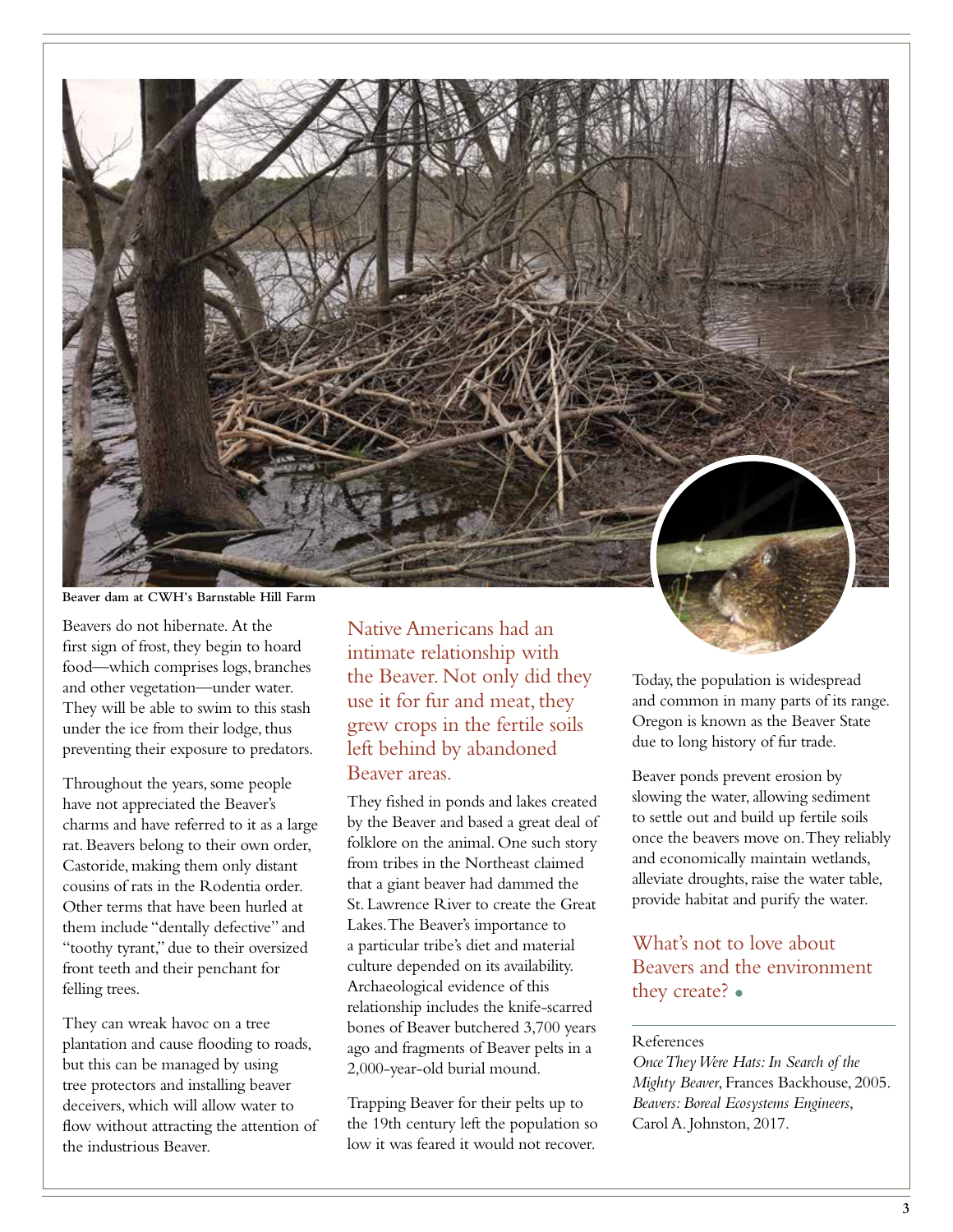

# **Ask Andi:**

*By Andi Pupke, Education & Outreach Director*

## **What animal would leave this on top of a bluebird box?**

#### **ANSWER: That is an owl or hawk pellet.**

 Those are some impressive bones in the pellet—the bird that left this may have had a squirrel for lunch. From the size of it, I'd guess it is either a Barred Owl or a Great Horned Owl. The two owls compete for the same habitat, so whichever you hear around your bluebird house is most likely the culprit that left the pellet.

A pellet is a mass of undigested parts of the bird's food that some bird species occasionally regurgitate. The contents of a bird's pellet depend on its diet but can include the exoskeletons of insects, undigestible plant matter, bones, fur, feathers, bills, claws and teeth.

Owls swallow their prey whole or in large pieces, but they cannot digest fur, teeth, bone or feathers. Like other birds, owls have two stomach chambers. In the first chamber—the glandular

stomach, or proventriculus—all the digestible parts of a meal are liquefied. The meal then passes into the second chamber—the muscular stomach, or gizzard—which grinds down hard structures and squeezes the digestible food into the intestines. The remaining, indigestible fur, bones and teeth are compacted into a pellet that the owl spits out. Owls typically cast one pellet per day, often from the same roosting spot, so you may find large numbers of pellets on the ground in a single place. •



### **Don't forget to sign up (or apply) for Phragmites spraying this fall!**

Phragmites *(Phragmites australis)* continues to invade the waterways of the Eastern Shore and other parts of Maryland at an alarming rate. It's that very tall reed that blocks the shoreline view. Because it grows so thick, it can destroy a wetland's fragile ecosystem by choking out beneficial and native wetland plants.

It will soon be time to start thinking about having the Phragmites on your property treated. If it has been treated within the past three years, start looking for your sign-up form in the mail around the beginning of June. If you are new to the area and would like to learn more about Phragmites or request an application, contact Mary at 410-822-5100 by July 31.

## **GO GREEN!**

Receive Newsletters **Electronically** 

**Help us save trees and use more of our funds to benefit wildlife and the Chesapeake Bay** by having your copy of *Habitat Works* delivered via email. Simply send an email to info@cheswildlife.org with "Newsletter by email" in the subject line, and be sure to include your name and address in the message so we can check it against our mailing list. Upon receipt of your email, we'll send a reply to confirm your request for an electronic version of the newsletter.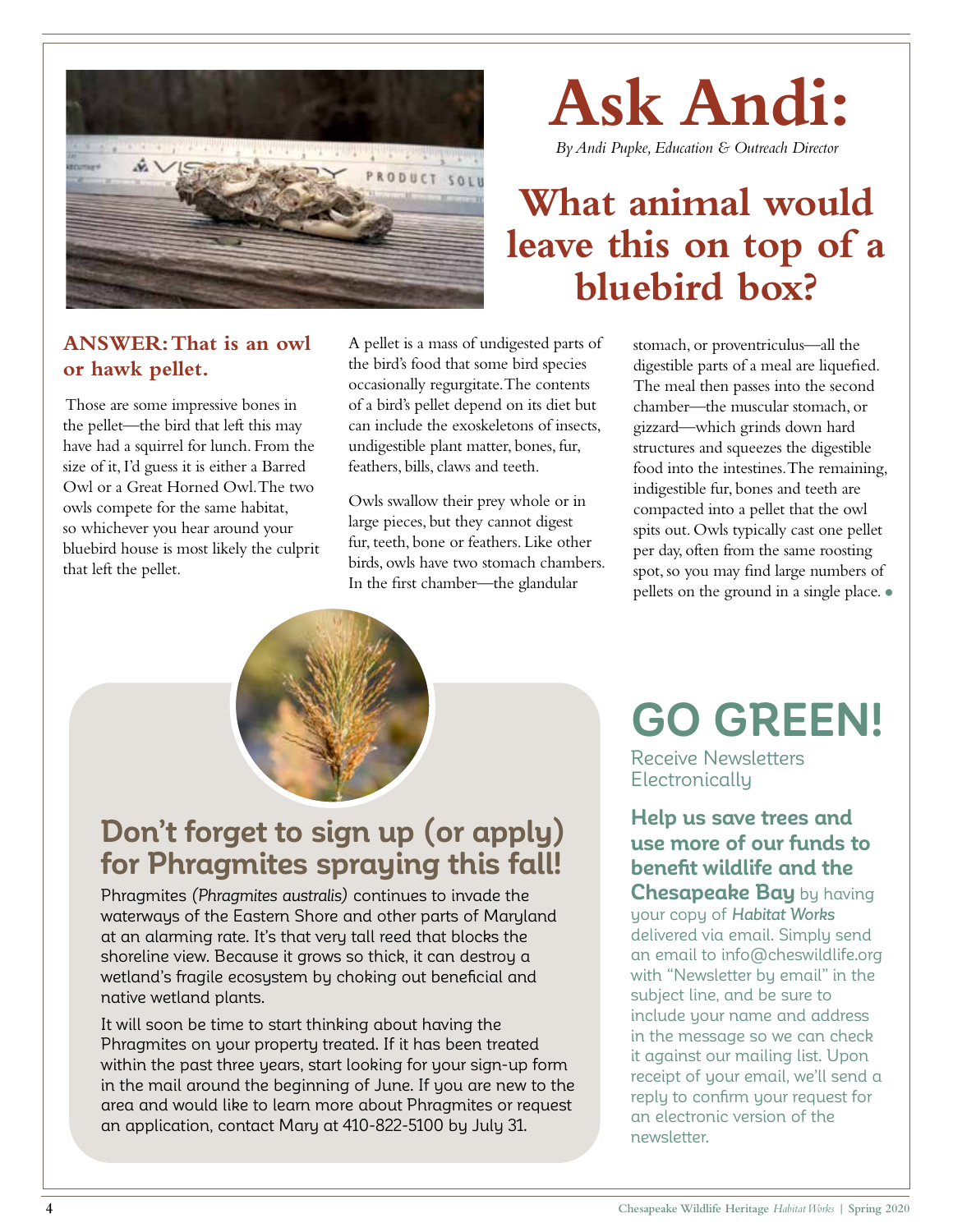## FUN WITH Figworts the Sticky Scrophularia

*By Rusty Berlew*

T awaken on summer mornings to<br>the sound of bumble bees. Bizz.<br>Stop. Bizz. Stop. Bizzzzzzz. Stop.<br>The morning cuppa they seek is found awaken on summer mornings to the sound of bumble bees. Bizz. Stop. Bizz. Stop. Bizzzzzz. Stop. in the figwort blossoms below my open window.

The figworts, genus *Scrophularia*, belong to the family Scrophulariaceae. I love that name. I love it because it sounds like a whole sentence without having to worry about nouns and verbs and such. Just muttering *skroff-you-lair-ee-AY-see-ee* makes you sound seriously intellectual. Go ahead and try it at your next dinner party.

Until recently, the family Scrophulariaceae was known as the snapdragon family. But due to modern taxonomic methods, the snapdragons were moved out of the snapdragon family, which seems a bit odd. At any rate, since the figworts are one of

the few genera left in the so-called snapdragon family, it is now known as the figwort family.

#### **A Honey of a Plant**

According to the Xerces Society book *100 Plants to Feed the Bees*, "Figworts are amongst the most prolific nectar producers in the plant world." That's a bold statement for a plant we don't see very often. But back in the 1800s, many beekeepers planted figwort specifically for a honey crop, and they were rewarded handsomely. Xerces adds, "Beekeepers claimed a single acre could produce 400 to 800 pounds of honey, prized for being light, clear, and aroma-free."

Back in the day, figwort was usually referred to as Simpson's honey plant. The name Simpson became attached to the plant after a beekeeper, James

**Honeybee on** *Scrophularia*

A. Simpson, wrote a letter to A.I. Root describing his experience with a marvelous honey-producing plant. The description was subsequently published in "The ABC of Bee Culture," a Root publication. A passage from the 1888 edition praised the plant lavishly:

"This is a queer tall weed that grows in fields and woods, and it bears little cups of honey. It has produced so much honey under cultivation on our honey farm during the past two years that I am much inclined to place it at the head of the list of honey plants."

#### **Little Cups Filled to the Brim**

It's those little cups that so fascinate me. When I see a bee embracing the rounded petals with two or more feet, drinking deeply, I'm reminded of the chalices of Arthurian legend. I imagine

*(continued on page 6)*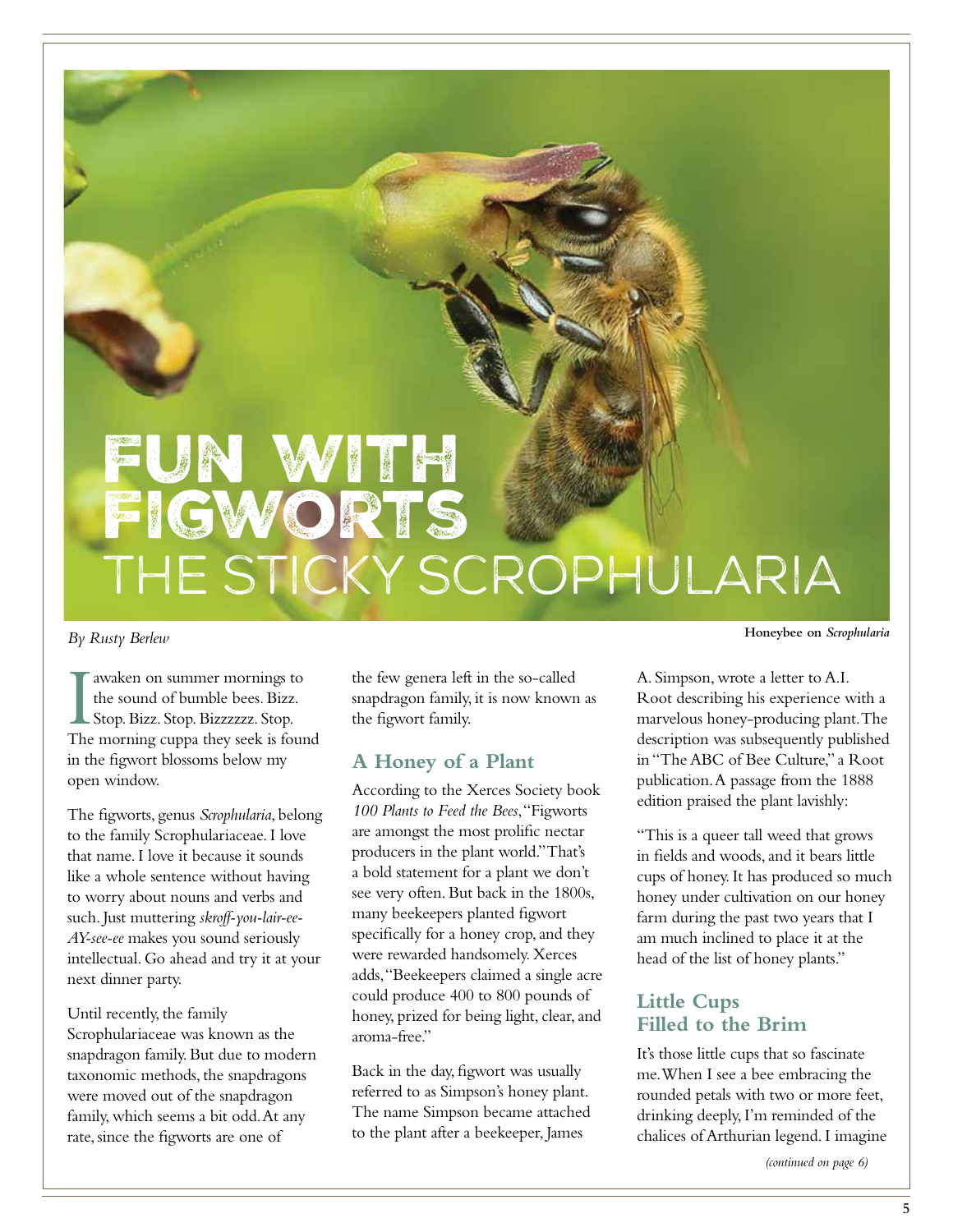#### *(continued from page 5)*

something hammered from gold that requires two hands to lift. It is filled with wine or perhaps mead and passed from one person to another in high ceremony. For a more down-scale comparison, think of the flowers as sippy cups for bees.

All the larger insects I have seen slurping from the flowers embrace the blossoms with at least their two forefeet, and sometimes the mid ones as well. This includes the honey bees, bumble bees, larger wasps, and butterflies. The smaller bees, unable to span the distance, tend to just climb in.

On a sunny day you can see the nectar in the cups. And when the light is just right, you can see sticky drops oozing from the upper stems, small droplets dazzling in the sunshine. People who have walked through large stands of figwort say they emerge with sticky clothes and tacky skin—thanks to all the sap.

#### **Rooted in History**

The plants in the genus *Scrophularia* are erect perennials with square stems. Although the figworts can easily be grown from seed, once a plant becomes established, it arises each spring from thickened underground roots.

Some species, especially *S. nodosa*, have swollen-looking areas on the roots that Roman herbalists compared to the shape of figs. Since those herbalists were an imaginative lot, they also believed that figs resembled hemorrhoids. Calling upon the Doctrine of Signatures—which claims a plant can be used to treat the thing it resembles—figwort was used to treat hemorrhoids.

Not only does the common name "figwort" come from the appearance of the swollen roots, but the scientific name "Scrophularia" was derived from the word "scrophulus," which referred to swellings of the type related to tuberculosis. Today, scrophulous means morally corrupt or degenerate. When you think about it, it's all kind of gross.

#### **Shade Tolerant Nectar Plants**

The leaves of the plant are opposite, with short stalks and saw-toothed edges. They vary in shape from arrowto lance-shaped and are coated with fine hairs.

The plants grow well in areas that receive partial shade, yet they will also grow in full sun. They are equally tolerant of a variety of soil types and moisture levels. Although they seem to prefer open woodland, some species are found in marshy areas and others in deserts.

Some individual plants may reach eight feet in height, although four to five feet seems to be about average. They are great for gardeners because they are not invasive, and their acrid foliage makes them both deer and rabbit resistant.

#### **The Flowers**

The flowers of figwort are anything but showy. In fact, you can barely see them until you are up close and personal. But from that vantage point, the blossoms are unique and beautiful, ranging from yellow to green, purple, brown, maroon, and even bright red. The flowers have two lips. The upper one is quite long and overhangs the flower opening like a shed roof, sheltering the stamens and the nectar from rain. Inside, the stamens are light colored and look like a large tongue inside an open mouth.





**Dialictus on** *Scrophularia* **Osmia aglaia on** *Scrophularia*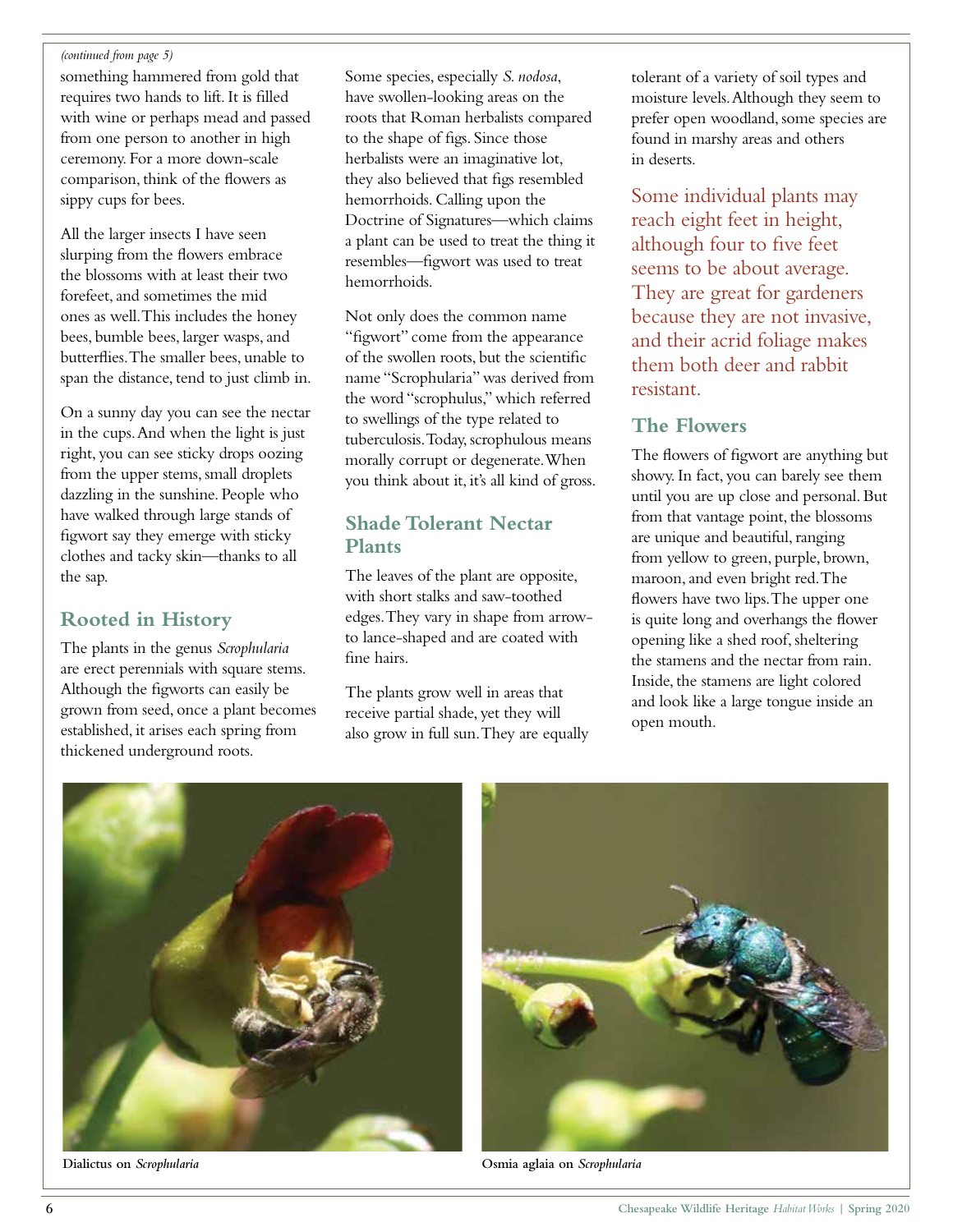Nectar is secreted in two large drops at the base of the ovary. After they are removed by insects, the drops reappear in just moments. Some articles refer to the flowers as "malodorous" but I've never noticed that feature myself, and certainly the pollinators don't seem to mind either.

The seed capsules are roundish and filled with tiny black seeds that number about 170,000 per ounce. Once the capsules dry, you can cut off the flower stalks and simply shake the seeds into a container. They can be planted in fall or early spring.

#### **The Clientele**

A large cross-section of pollinators partake of figwort nectar. In my own small patch, I have seen bees, wasps, butterflies, beetles, flower flies, and even hummingbirds.

Some people avoid figwort because of its attractiveness to wasps, but many gardeners like the idea of a robust wasp population due to their predilection for aphids. Some older articles even refer to figwort as "wasp flower."

#### **A Figwort for Every Region**

For those of you who like to plant trees for bees, figwort is a perfect choice. A number of species are found in North America, so there's a good chance you'll find a local species that will thrive in your area. Some of the most popular species can be found in seed catalogs that specialize in native or beefriendly plants.

**Common Figwort:** *S. nodosa* is called common figwort, woodland figwort, or sometimes knotted figwort. Common figwort prefers rich forest soils from SE Canada and New England west to Oklahoma and south to Georgia. It typically blooms in July and August. According to britannica.com, this particular species is originally from Great Britain but has naturalized in the eastern United States.

**Lance-leaved Figwort:** Lance-leaved figwort, *S. lanceolata*, is also called early figwort. The flowers are lighter than some of the other species, with yellow and greenish yellow petals tinged with red highlights. It occurs across the northern parts of North America, especially in the northeastern states, and is commonly seen in recently burned areas. It flowers from May through July.

**Carpenter's Square:** *S. marilandica* is the species that was sold as Simpson's honey plant. It is also called carpenter's square, Maryland figwort, heal-all, and square-stalk. The sugar content of the nectar is high, ranging from 18% to 35%. It grows throughout the eastern states except for the coastal south and blooms from June through September.

**California Bee Plant:** Found along the west coast from British Columbia to the Mexican border, *S. californica* has dull maroon to brown flowers that bloom from March through July, depending on location.

If you live in southern California, several additional figworts are endemic to that area, including the blackflowered figwort (*S. atrata*), desert figwort (*S. desertorum*), and Santa Catalina figwort (*S. villosa*). In addition, the mountainous regions of Arizona and New Mexico are home to an unusual species, *S. macrantha*, sometimes called the red-birds-in-a-tree plant. •

*This article first appeared in*  American Bee Journal*, Volume 159 No 11, November 2019, pp. 1235–1128. Reprinted with permission.*

*All photos © Rusty Berlew.*





**Bald-faced hornet on** *Scrophularia* **Lasioglossum ovaliceps on** *Scrophularia*